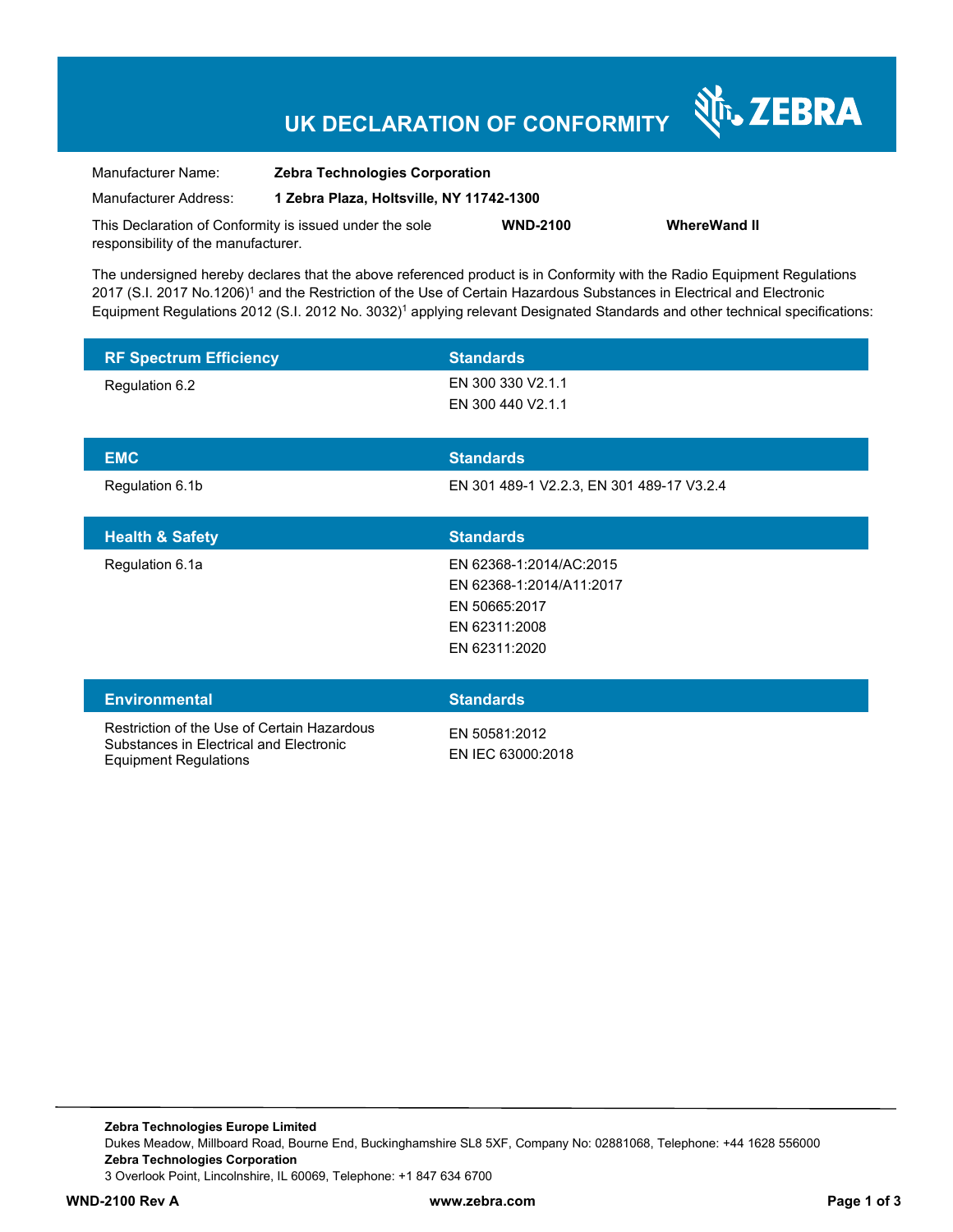### **UK DECLARATION OF CONFORMITY**

With regard to the Radio Equipment Regulations 2017 (S.I. 2017 No.1206)<sup>1</sup>, the conformity assessment procedure referred to in regulation 41(4)(a) and detailed in Schedule 2 has been followed.

1 As amended by applicable EU withdrawal legislation implemented at the time of issuing this declaration

#### **Signed on behalf of Zebra Technologies Corporation**

*(Signature of authorized person)* Marco Belli Rev: A Sr. Manager, Regulatory **Date: 28 April 2021** Control of Control of Control of Control of Control of Control of Co Place: Bourne End, UK

Nr. ZEBRA